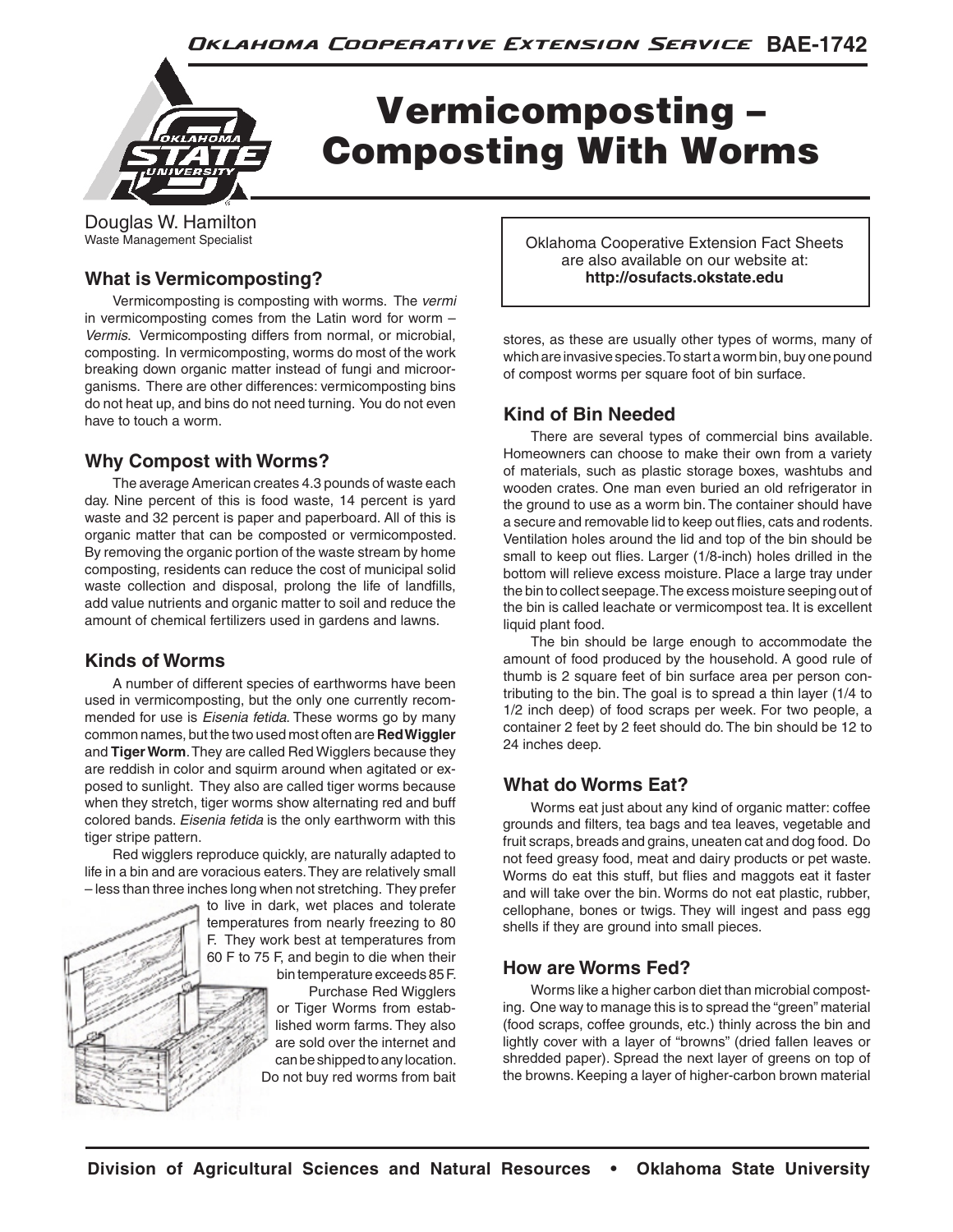#### **Troubleshooting Guide for Worm Bin Problems**

| Problem                                    | Cause                                                                    | Solution                                                                                                                                                                     |
|--------------------------------------------|--------------------------------------------------------------------------|------------------------------------------------------------------------------------------------------------------------------------------------------------------------------|
| <b>Rotten Odor</b>                         | Too much food                                                            | Cover exposed food with brown material, stop<br>feeding for a week.                                                                                                          |
|                                            | Food exposed to air<br>Greasy or meaty food<br>Not enough air            | Cover exposed food with brown material<br>Remove<br>Drain moisture, fluff material                                                                                           |
| <b>Bin attracts flies</b>                  | Too much food<br>Air holes too big<br>Bin has become acidic              | Cover exposed food with brown material, stop<br>feeding for a week.<br>Cover holes with netting<br>Remove citrus peels<br>Sprinkle top of bin with ag lime, fluff bedding    |
| Bin full of Sow Bugs<br>and Rolly Pollies  | Woodlice thrive in the same conditions<br>as compost worms               | Clean the bin. Spray with Pyrethrin before<br>restocking with worms.                                                                                                         |
| Mold is forming in bin                     | Bin has become acidic                                                    | Remove citrus peels,<br>Sprinkle top of bin with ag lime, fluff bedding                                                                                                      |
| Water running out of bottom Bin is too wet |                                                                          | Drain, add dry bedding or brown material, fluff bedding.                                                                                                                     |
| Worms escaping or dying                    | Bin is too hot<br>Bin is too dry<br>Bin is too wet<br>Not enough bedding | Move to a cooler area<br>Spray water to moisten, fluff<br>Drain, add dry bedding or brown material, fluff<br>Add bedding material so the worm bed is<br>6 to 10 inches deep. |

over the quickly decomposing greens reduces odors and flies. It is a great way of getting rid of junk mail too.

#### **Bedding**

 In nature, composting worms eat organic matter on wet forest floors and transfer nutrients downward through the forest litter. The community of worms creates a bed of fluffy material they wiggle through and aerate every day. When starting a bin, put some starter bedding in the bin before adding worms. Eventually the bedding and food get mixed by compost worms and become vermicompost. Bedding should be lightweight, biodegradable and retain moisture. The best bedding is old compost. Other bedding items are shredded paper mixed with soil, peat moss and coconut fiber (coir). The bedding should be moist. Wet it, then wring out the excess moisture and fluff it up. Spread the bedding evenly in the bin 6 to 10 inches deep.

#### **Where to Put the Bin**

 Keep in mind the optimum temperature range of red wigglers (60 F to 75 F) when positioning the bin. Basements and cellars are ideal for year-round vermicomposting. Many people keep a small bin under the kitchen sink or in a laundry room, but do not over-feed, since this attracts flies. Attached garages are fine in winter, but are too hot during Oklahoma summers. During summer, place the bin outside in the shade or on the north side of the house. Add water to the bin to keep it cool and moist in the summer. To keep the bin thoroughly cool, add ice in a separate tray above the bin and allow cool water to drip down onto a layer of shredded paper above the worm bed.

#### **Harvesting Compost and Worms**

 Compost worms turn feed and bedding into rich, dark compost in two to five months. Harvest vermiccompost two or three time per year. Here are two ways to harvest worms and compost:

- 1. Dump the bin into several small piles onto a plastic sheet under a bright light or in full sunlight. Worms hate light and will retreat to the center of the pile. Every few minutes brush compost off the top of the pile. Within half an hour, nothing will be left but little balls of worms. Return the worms to a bin full of fresh bedding and begin to feed. Use the compost in the garden.
- 2. Do not feed the bin for about a week. Make a small mound in the middle of the bin. Soak this mound with diluted molasses. The worms will migrate towards the molasses in about two hours. Remove the ball – worms, vermicompost and all – and use to start a new bin. Start feeding the new bin and use the remaining vermicompost in the old bin in the garden. It may take two or three times to remove all of the worms from the old bin, but you will be left with about half of the contents of the old bin to use in the garden.

#### **Vermicompost**

#### **in Gardens and Landscapes**

 Vermicompost can be used immediately or stored for later use. It is very rich in nutrients. Dry food-scrap-shredded-paper based vermicompost has a fertilizer value of 1 to 7 percent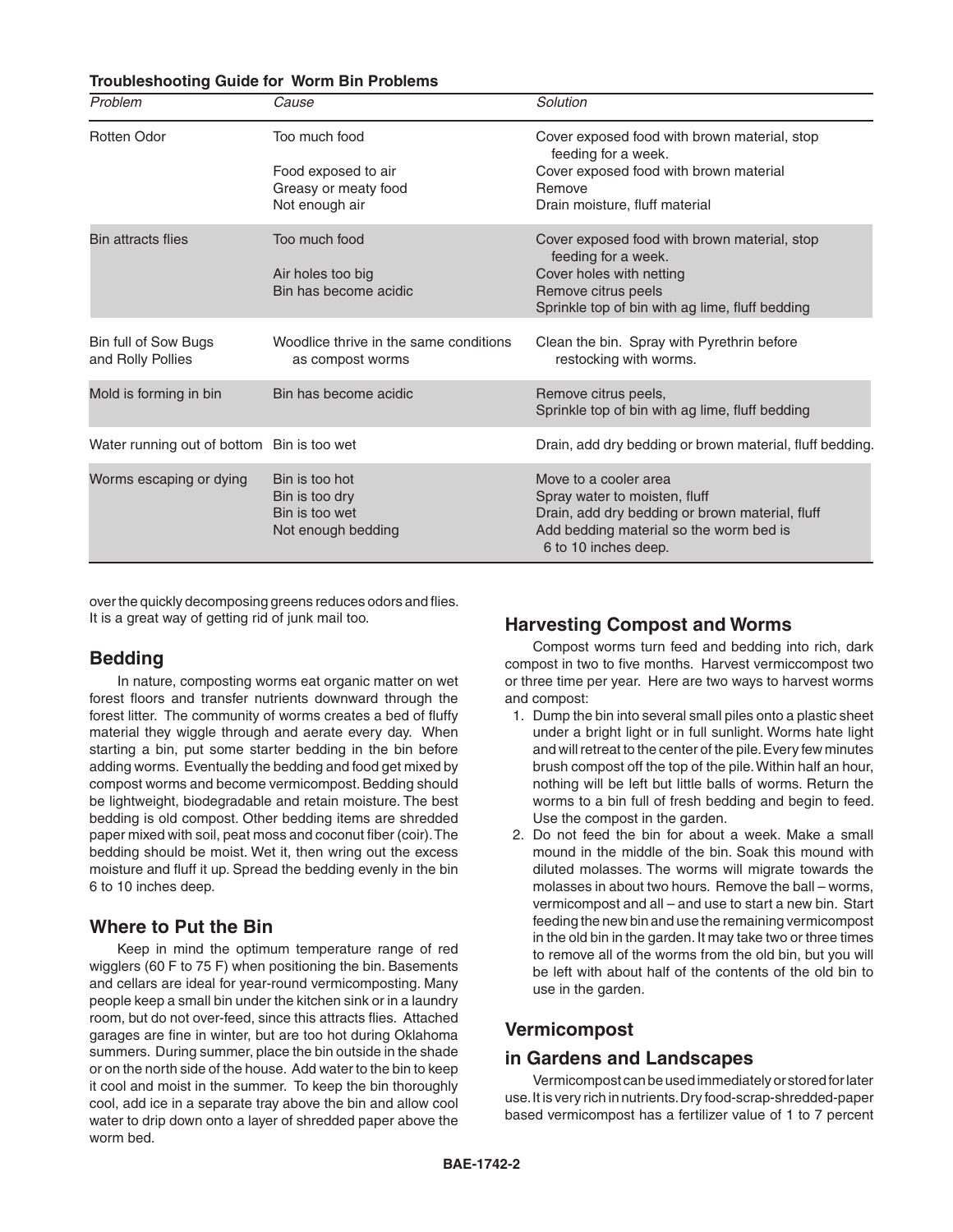Nitrogen, 0.5 to 1.5 percent  $P_2O_5$ , and 1 to 2 percent  $K_2O$ . Carbon-to-nitrogen ratio of mature vermicompost is less than 15-to-1.

 **As a soil amendment:** mix ½ to 1 inch of vermicompost into 6 inches of soil.

 **As mulch:** Spread ½ to 1 inch of vermicompost beneath canopy of growing plants out to the point where rain drips from leaves.

 **In a seedbed:** Place ½ to 1 inch of vermicompost in the bottom of the furrow. Place seeds on top of vermicompost.

**In potting mix:** use 1/4 to 1/3 vermicompost by volume. Vermicompost is a stable product, but it does not go through a heating process. Therefore, the 90/120 rule should

be followed when using vermicompost in vegetable production: Vermicompost application should occur 90 days before harvest of vegetables whose edible parts do not come in contact with the soil. Vermicompost application should occur 120 days before harvest of vegetable crops whose edible parts come in contact with the soil.

 There is no restriction on applying vermicompost to ornamental and other non-edible plants.

#### **Troubleshooting**

 Once established, a vermicomposting bin requires little attention. However, problems can arise. The troubleshooting table can help diagnose and cure problems.

#### **References**

- Hamilton, Doug. (2016). Oklahoma Cooperative Extension Service publication. BAE-1528, The Basics of Vermicomposting.
- Hillock, David. (2016). Oklahoma Cooperative Extension Service publication. HLA-6448, Backyard Composting in Oklahoma.